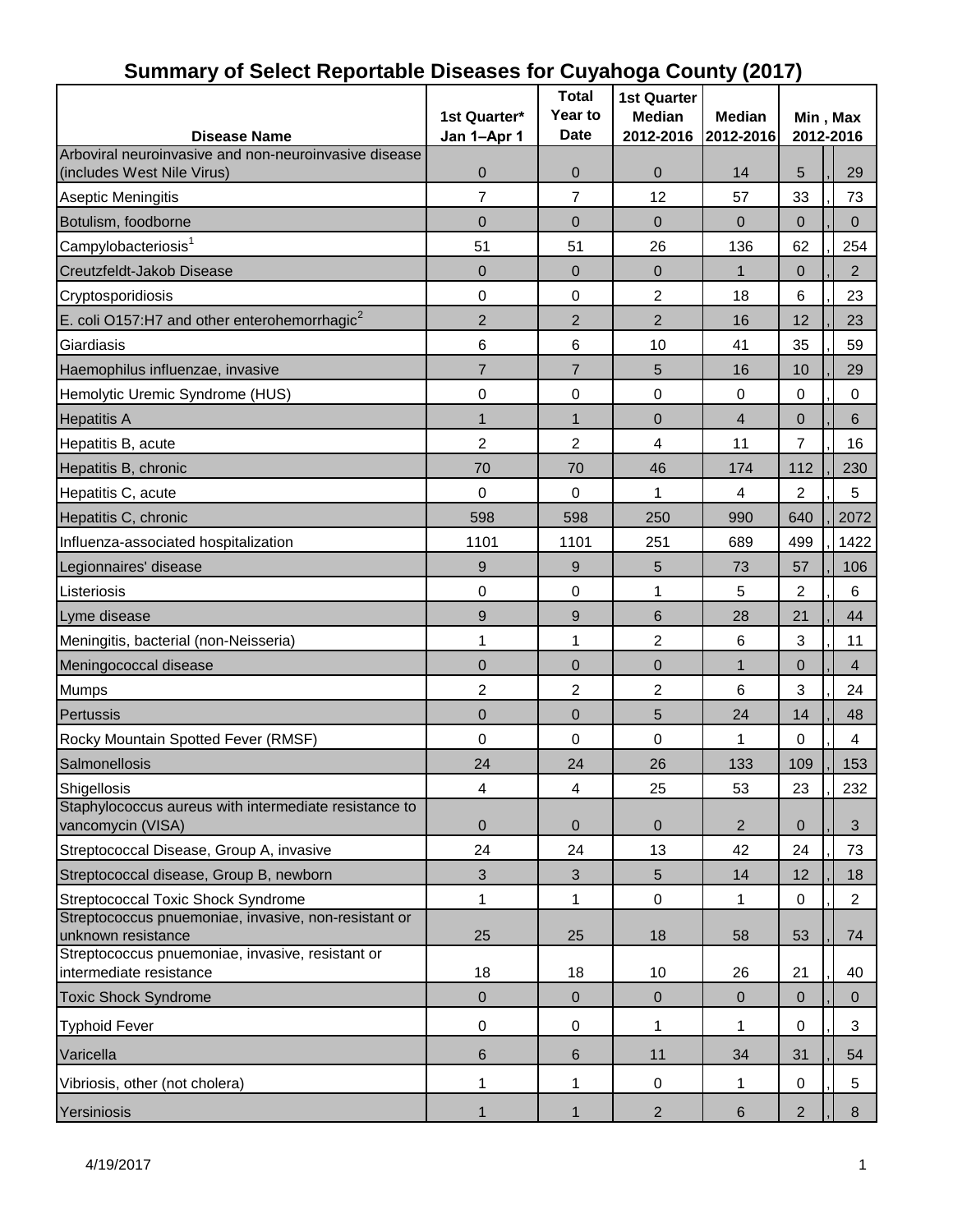| <b>Disease Name</b>                                                         | 1st Quarter*<br>Jan 1-Apr 1 | <b>Total</b><br>Year to<br><b>Date</b> | <b>1st Quarter</b><br><b>Median</b><br>2012-2016 | Median<br>2012-2016 | Min, Max<br>2012-2016 |                |  |
|-----------------------------------------------------------------------------|-----------------------------|----------------------------------------|--------------------------------------------------|---------------------|-----------------------|----------------|--|
| Arboviral neuroinvasive and non-neuroinvasive disease                       |                             |                                        |                                                  |                     |                       |                |  |
| (includes West Nile Virus)                                                  | 0                           | 0                                      | $\mathbf 0$                                      | 4                   | 1                     | 15             |  |
| <b>Aseptic Meningitis</b>                                                   | 3                           | 3                                      | 8                                                | 35                  | 17                    | 41             |  |
| Botulism, foodborne                                                         | $\overline{0}$              | $\overline{0}$                         | $\overline{0}$                                   | $\mathbf{0}$        | $\overline{0}$        | $\mathbf 0$    |  |
| Campylobacteriosis <sup>1</sup>                                             | 34                          | 34                                     | 17                                               | 86                  | 37                    | 188            |  |
| Creutzfeldt-Jakob Disease <sup>2</sup>                                      | 0                           | $\mathbf{0}$                           | $\mathbf{0}$                                     | 1                   | $\mathbf 0$           | $\overline{2}$ |  |
| Cryptosporidiosis                                                           | $\pmb{0}$                   | $\mathbf 0$                            | 1                                                | 13                  | 6                     | 16             |  |
| E. coli O157:H7 and other enterohemorrhagic <sup>2</sup>                    | 0                           | $\overline{0}$                         | $\overline{2}$                                   | 12                  | 11                    | 16             |  |
| Giardiasis                                                                  | 5                           | 5                                      | $\overline{\mathcal{A}}$                         | 23                  | 20                    | 27             |  |
| Haemophilus influenzae, invasive                                            | 6                           | 6                                      | $\overline{2}$                                   | 11                  | $\overline{7}$        | 16             |  |
| Hemolytic Uremic Syndrome (HUS)                                             | $\mathbf 0$                 | 0                                      | 0                                                | $\mathbf 0$         | 0                     | $\mathbf 0$    |  |
| <b>Hepatitis A</b>                                                          | 1                           | $\mathbf{1}$                           | $\overline{0}$                                   | 4                   | $\overline{0}$        | $\,6$          |  |
| Hepatitis B, acute                                                          | 1                           | 1                                      | $\overline{2}$                                   | 5                   | 4                     | $\overline{7}$ |  |
| Hepatitis B, chronic                                                        | 29                          | 29                                     | 20                                               | 82                  | 62                    | 123            |  |
| Hepatitis C, acute                                                          | 0                           | $\boldsymbol{0}$                       | 1                                                | 2                   | 1                     | 4              |  |
| Hepatitis C, chronic                                                        | 312                         | 312                                    | 104                                              | 388                 | 262                   | 1110           |  |
| Influenza-associated hospitalization                                        | 676                         | 676                                    | 155                                              | 360                 | 280                   | 764            |  |
| Legionnaires' disease                                                       | 5                           | 5                                      | 3                                                | 42                  | 33                    | 57             |  |
| Listeriosis                                                                 | $\mathbf 0$                 | $\mathbf 0$                            | 0                                                | 3                   | 1                     | 6              |  |
| Lyme disease                                                                | 6                           | 6                                      | 3                                                | 25                  | 14                    | 31             |  |
| Meningitis, bacterial (non-Neisseria)                                       | 1                           | 1                                      | 0                                                | 5                   | 1                     | $\overline{7}$ |  |
| Meningococcal disease                                                       | $\overline{0}$              | $\overline{0}$                         | $\mathbf 0$                                      | $\overline{0}$      | $\overline{0}$        | $\overline{2}$ |  |
| <b>Mumps</b>                                                                | 2                           | 2                                      | $\overline{2}$                                   | 4                   | 3                     | 19             |  |
| Pertussis                                                                   | 0                           | 0                                      | 5                                                | 22                  | 9                     | 41             |  |
| Rocky Mountain Spotted Fever (RMSF)                                         | $\mathbf 0$                 | $\mathbf 0$                            | $\mathbf 0$                                      | 0                   | 0                     | 4              |  |
| Salmonellosis                                                               | 15                          | 15                                     | 19                                               | 85                  | 74                    | 103            |  |
| Shigellosis                                                                 | 3                           | 3                                      | 12                                               | 23                  | 11                    | 103            |  |
| Staphylococcus aureus with intermediate resistance to<br>vancomycin (VISA)  | $\mathbf 0$                 | $\mathbf 0$                            | $\mathbf 0$                                      | 1                   | $\overline{0}$        | $\overline{2}$ |  |
| Streptococcal Disease, Group A, invasive                                    | 11                          | 11                                     | $\,6$                                            | 24                  | 13                    | 46             |  |
| Streptococcal disease, Group B, newborn                                     | $\overline{2}$              | $\overline{2}$                         | $\mathbf{1}$                                     | $\overline{4}$      | 2                     | $\overline{7}$ |  |
| <b>Streptococcal Toxic Shock Syndrome</b>                                   | 1                           | 1                                      | $\mathbf 0$                                      | 1                   | 0                     | $\mathbf{1}$   |  |
| Streptococcus pnuemoniae, invasive, non-resistant or<br>unknown resistance  | 13                          | 13                                     | 10                                               | 33                  | 28                    | 42             |  |
| Streptococcus pnuemoniae, invasive, resistant or<br>intermediate resistance | 13                          | 13                                     | 4                                                | 17                  | 12                    | 29             |  |
| <b>Toxic Shock Syndrome</b>                                                 | $\mathbf 0$                 | $\mathbf{0}$                           | $\mathbf 0$                                      | $\mathbf{0}$        | $\mathbf{0}$          | $\mathbf{0}$   |  |
| <b>Typhoid Fever</b>                                                        | $\pmb{0}$                   | 0                                      | $\pmb{0}$                                        | 0                   | 0                     | 3              |  |
| Varicella                                                                   | 3                           | $\mathfrak{S}$                         | 10                                               | 30                  | 20                    | 39             |  |
| Vibriosis, other (not cholera)                                              | $\pmb{0}$                   | $\boldsymbol{0}$                       | 0                                                | 1                   | 0                     | 5              |  |
| Yersiniosis                                                                 | $\pmb{0}$                   | $\boldsymbol{0}$                       | $\mathbf{1}$                                     | $\mathfrak{S}$      | 1                     | 5 <sup>5</sup> |  |

# **Summary of Select Reportable Diseases for CCBH (2017)**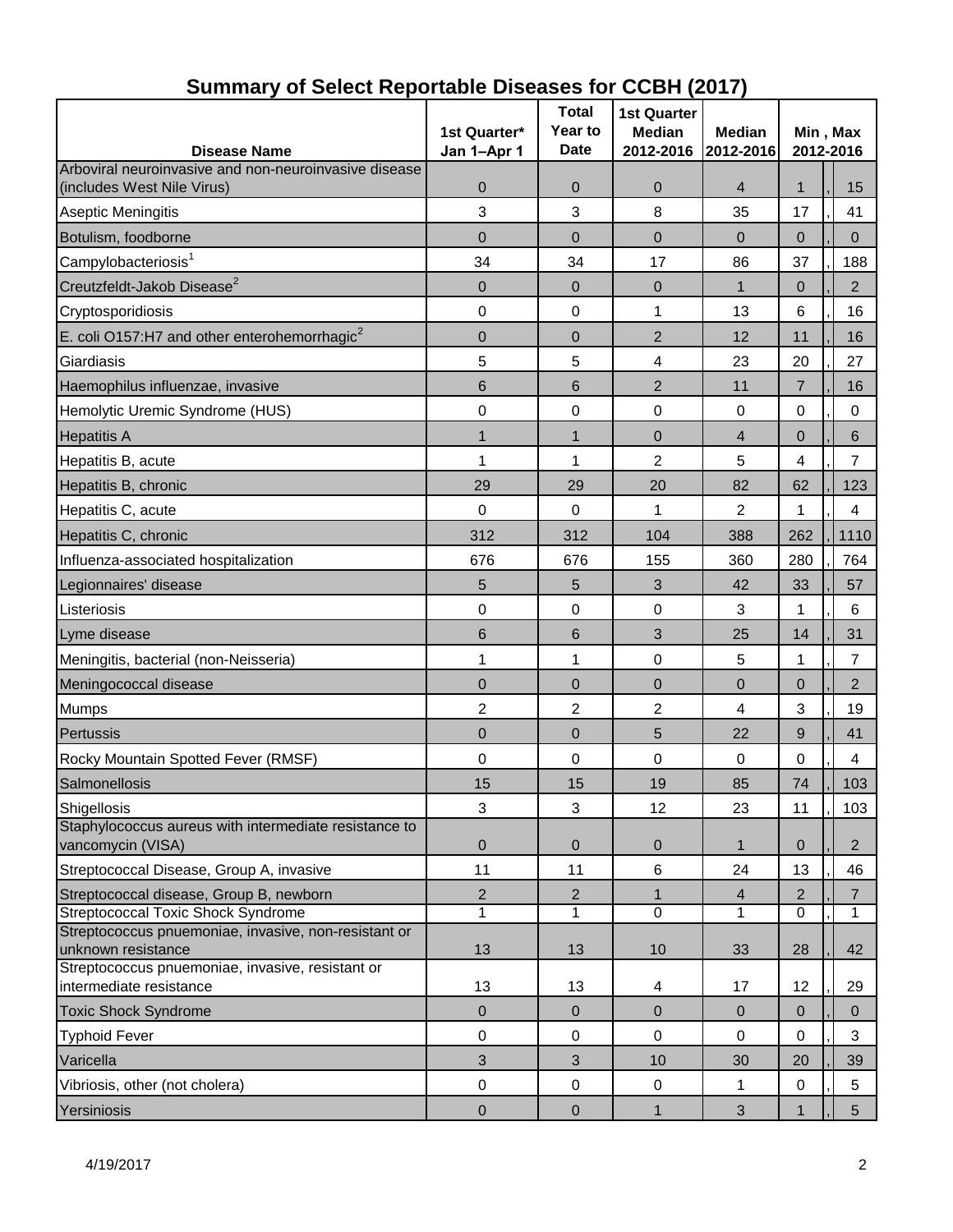| <b>Disease Name</b>                                                         | 1st Quarter*<br>Jan 1-Apr 1 | <b>Total</b><br>Year to<br><b>Date</b> | <b>1st Quarter</b><br><b>Median</b><br>2012-2016 | <b>Median</b><br>2012-2016 | Min, Max<br>2012-2016 |                |  |
|-----------------------------------------------------------------------------|-----------------------------|----------------------------------------|--------------------------------------------------|----------------------------|-----------------------|----------------|--|
| Arboviral neuroinvasive and non-neuroinvasive disease                       |                             |                                        |                                                  |                            |                       |                |  |
| (includes West Nile Virus)                                                  | 0                           | 0                                      | $\pmb{0}$                                        | 13                         | 1                     | 14             |  |
| Aseptic Meningitis                                                          | 4                           | 4                                      | 2                                                | 16                         | 15                    | 31             |  |
| Botulism, foodborne                                                         | 0                           | 0                                      | 0                                                | $\mathbf 0$                | 0                     | $\mathbf{0}$   |  |
| Campylobacteriosis <sup>1</sup>                                             | 17                          | 17                                     | $\overline{7}$                                   | 46                         | 13                    | 64             |  |
| Creutzfeldt-Jakob Disease <sup>2</sup>                                      | 0                           | $\mathbf 0$                            | $\mathbf 0$                                      | $\overline{0}$             | $\mathbf{0}$          | 1              |  |
| Cryptosporidiosis                                                           | 0                           | 0                                      | 0                                                | 3                          | 0                     | 8              |  |
| E. coli O157:H7 and other enterohemorrhagic <sup>2</sup>                    | $\overline{2}$              | $\overline{2}$                         | $\mathbf 0$                                      | $\overline{4}$             | $\overline{0}$        | $\,6$          |  |
| Giardiasis                                                                  | 1                           | $\mathbf 1$                            | 4                                                | 14                         | 13                    | 39             |  |
| Haemophilus influenzae, invasive                                            | $\mathbf{1}$                | $\mathbf{1}$                           | 2                                                | 5                          | 3                     | 12             |  |
| Hemolytic Uremic Syndrome (HUS)                                             | 0                           | $\boldsymbol{0}$                       | $\mathbf 0$                                      | 0                          | 0                     | 0              |  |
| <b>Hepatitis A</b>                                                          | $\overline{0}$              | 0                                      | $\overline{0}$                                   | $\overline{0}$             | $\mathbf{0}$          | $\pmb{0}$      |  |
| Hepatitis B, acute                                                          | 1                           | 1                                      | 1                                                | 5                          | 2                     | 10             |  |
| Hepatitis B, chronic                                                        | 41                          | 41                                     | 24                                               | 86                         | 50                    | 122            |  |
| Hepatitis C, acute                                                          | 0                           | $\mathbf 0$                            | 1                                                | 2                          | 1                     | 3              |  |
| Hepatitis C, chronic                                                        | 281                         | 281                                    | 168                                              | 593                        | 371                   | 938            |  |
| Influenza-associated hospitalization                                        | 409                         | 409                                    | 113                                              | 317                        | 205                   | 627            |  |
| Legionnaires' disease                                                       | 4                           | $\overline{4}$                         | $\mathbf{1}$                                     | 30                         | 21                    | 46             |  |
| Listeriosis                                                                 | 0                           | $\mathbf 0$                            | 0                                                | 1                          | $\mathbf 0$           | $\overline{2}$ |  |
| Lyme disease                                                                | 3                           | 3                                      | $\mathbf{1}$                                     | 6                          | $\overline{2}$        | 12             |  |
| Meningitis, bacterial (non-Neisseria)                                       | 0                           | 0                                      | 1                                                | 2                          | 1                     | 4              |  |
| Meningococcal disease                                                       | 0                           | 0                                      | $\mathbf 0$                                      | 0                          | 0                     | $\overline{2}$ |  |
| Mumps                                                                       | 0                           | $\boldsymbol{0}$                       | 1                                                | 2                          | 0                     | 5              |  |
| Pertussis                                                                   | $\overline{0}$              | 0                                      | $\overline{0}$                                   | 5                          | $\overline{2}$        | $\overline{7}$ |  |
| Rocky Mountain Spotted Fever (RMSF)                                         | 0                           | $\boldsymbol{0}$                       | 0                                                | 0                          | 0                     | 1              |  |
| Salmonellosis                                                               | 8                           | 8                                      | 6                                                | 41                         | 33                    | 46             |  |
| Shigellosis                                                                 | 1                           | 1                                      | 3                                                | 28                         | $\,8\,$               | 126            |  |
| Staphylococcus aureus with intermediate resistance to<br>vancomycin (VISA)  | 0                           | $\mathbf 0$                            | $\mathbf 0$                                      | $\mathbf 0$                | $\mathbf 0$           | $\mathbf 1$    |  |
| Streptococcal Disease, Group A, invasive                                    | 13                          | 13                                     | $\overline{4}$                                   | 13                         | 9                     | 24             |  |
| Streptococcal disease, Group B, newborn                                     | $\mathbf{1}$                | $\mathbf{1}$                           | $\overline{4}$                                   | 10                         | $\overline{7}$        | 14             |  |
| Streptococcal Toxic Shock Syndrome                                          | $\pmb{0}$                   | $\boldsymbol{0}$                       | $\pmb{0}$                                        | 0                          | 0                     | $\mathbf 1$    |  |
| Streptococcus pnuemoniae, invasive, non-resistant or<br>unknown resistance  | 12                          | 12                                     | $\bf 8$                                          | 24                         | 23                    | 31             |  |
| Streptococcus pnuemoniae, invasive, resistant or<br>intermediate resistance | 5                           | 5                                      | 5                                                | 9                          | 8                     | 11             |  |
| <b>Toxic Shock Syndrome</b>                                                 | $\mathbf 0$                 | $\mathbf 0$                            | $\mathbf 0$                                      | $\overline{0}$             | $\mathbf{0}$          | $\mathbf 0$    |  |
| <b>Typhoid Fever</b>                                                        | 0                           | 0                                      | 0                                                | 1                          | 0                     | 1              |  |
| Varicella                                                                   | 3                           | 3                                      | 3                                                | 12                         | $\overline{4}$        | 15             |  |
| Vibriosis, other (not cholera)                                              | 1                           | 1                                      | $\pmb{0}$                                        | $\mathbf 0$                | $\boldsymbol{0}$      | $\mathbf 1$    |  |
| Yersiniosis                                                                 | 1                           | $\mathbf{1}$                           | 1                                                | $\overline{2}$             | 1                     | 3 <sup>1</sup> |  |

## **Summary of Select Reportable Diseases for City of Cleveland (2017)**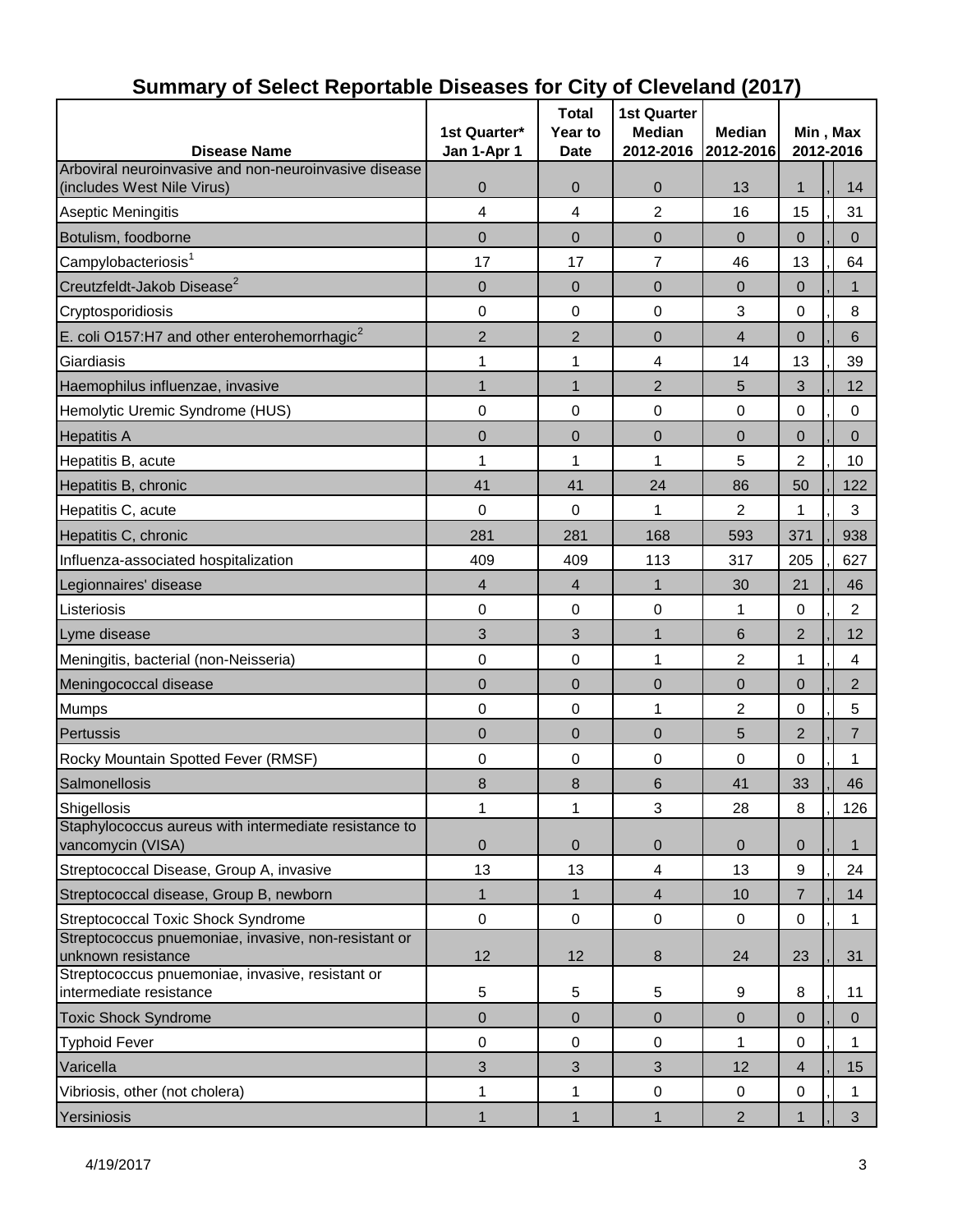| -----<br>- - -----                                                          |                  |                         |                                     |                            |                       |  |                |
|-----------------------------------------------------------------------------|------------------|-------------------------|-------------------------------------|----------------------------|-----------------------|--|----------------|
| <b>Disease Name</b>                                                         | 1st Quarter*     | <b>Total</b><br>Year to | <b>1st Quarter</b><br><b>Median</b> | <b>Median</b><br>2012-2016 | Min, Max<br>2012-2016 |  |                |
| Arboviral neuroinvasive and non-neuroinvasive disease                       | Jan 1-Apr 1      | <b>Date</b>             | 2012-2016                           |                            |                       |  |                |
| (includes West Nile Virus)                                                  | $\boldsymbol{0}$ | 0                       | 0                                   | $\mathbf 0$                | 0                     |  | 1              |
| <b>Aseptic Meningitis</b>                                                   | 0                | 0                       | $\mathbf 0$                         | 0                          | 0                     |  | $\overline{c}$ |
| Botulism, foodborne                                                         | $\overline{0}$   | $\overline{0}$          | $\overline{0}$                      | $\overline{0}$             | $\overline{0}$        |  | $\overline{0}$ |
| Campylobacteriosis <sup>1</sup>                                             | 0                | 0                       | 1                                   | $\overline{4}$             | $\overline{2}$        |  | 6              |
| Creutzfeldt-Jakob Disease <sup>2</sup>                                      | 0                | $\mathbf 0$             | 0                                   | $\overline{0}$             | $\pmb{0}$             |  | 0              |
| Cryptosporidiosis                                                           | 0                | 0                       | 0                                   | 0                          | 0                     |  | $\overline{c}$ |
| E. coli O157:H7 and other enterohemorrhagic <sup>2</sup>                    | $\mathbf 0$      | $\mathbf 0$             | $\mathbf 0$                         | $\overline{0}$             | $\mathbf 0$           |  | $\overline{2}$ |
| Giardiasis                                                                  | 0                | 0                       | 0                                   | 0                          | 0                     |  | $\pmb{0}$      |
| Haemophilus influenzae, invasive                                            | $\overline{0}$   | 0                       | $\overline{0}$                      | $\overline{0}$             | $\overline{0}$        |  | $\overline{2}$ |
| Hemolytic Uremic Syndrome (HUS)                                             | 0                | 0                       | 0                                   | 0                          | 0                     |  | 0              |
| <b>Hepatitis A</b>                                                          | $\mathbf 0$      | 0                       | $\overline{0}$                      | $\overline{0}$             | $\pmb{0}$             |  | 0              |
| Hepatitis B, acute                                                          | 0                | 0                       | 0                                   | 0                          | 0                     |  | 1              |
| Hepatitis B, chronic                                                        | $\mathbf 0$      | $\mathbf 0$             | $\mathbf 0$                         | $\overline{2}$             | $\mathbf 0$           |  | 10             |
| Hepatitis C, acute                                                          | 0                | 0                       | $\pmb{0}$                           | 0                          | 0                     |  | $\mathbf 0$    |
| Hepatitis C, chronic                                                        | 5                | 5                       | $\overline{2}$                      | $\overline{7}$             | 6                     |  | 24             |
| Influenza-associated hospitalization                                        | 16               | 16                      | 5                                   | 16                         | 12                    |  | 31             |
| Legionnaires' disease                                                       | $\overline{0}$   | $\mathbf 0$             | $\mathbf 0$                         | $\mathbf 1$                | $\pmb{0}$             |  | 3              |
| Listeriosis                                                                 | 0                | 0                       | 0                                   | 0                          | 0                     |  | $\mathbf 0$    |
| Lyme disease                                                                | $\mathbf 0$      | $\overline{0}$          | $\overline{0}$                      | $\mathbf{1}$               | $\mathbf{1}$          |  | 5              |
| Meningitis, bacterial (non-Neisseria)                                       | 0                | 0                       | 0                                   | 0                          | 0                     |  | $\pmb{0}$      |
| Meningococcal disease                                                       | $\overline{0}$   | $\overline{0}$          | $\overline{0}$                      | $\overline{0}$             | $\overline{0}$        |  | $\overline{0}$ |
| <b>Mumps</b>                                                                | 0                | 0                       | 0                                   | 0                          | $\mathsf 0$           |  | 0              |
| Pertussis                                                                   | $\overline{0}$   | 0                       | $\overline{0}$                      | $\mathbf 0$                | $\mathbf{0}$          |  | $\overline{0}$ |
| Rocky Mountain Spotted Fever (RMSF)                                         | 0                | 0                       | 0                                   | 0                          | 0                     |  | 1              |
| Salmonellosis                                                               | 1                | $\mathbf{1}$            | $\mathbf{1}$                        | $\overline{2}$             | $\mathbf{1}$          |  | 5              |
| Shigellosis                                                                 | $\mathbf 0$      | $\boldsymbol{0}$        | $\pmb{0}$                           | $\overline{2}$             | $\mathsf 0$           |  | 3              |
| Staphylococcus aureus with intermediate resistance to<br>vancomycin (VISA)  | $\mathbf 0$      | 0                       | $\mathbf 0$                         | $\mathbf 0$                | $\mathbf 0$           |  | $\overline{0}$ |
| Streptococcal Disease, Group A, invasive                                    | $\pmb{0}$        | $\boldsymbol{0}$        | 1                                   | $\overline{2}$             | $\mathbf 0$           |  | 5              |
| Streptococcal disease, Group B, newborn                                     | $\mathsf 0$      | $\pmb{0}$               | $\pmb{0}$                           | $\mathbf{0}$               | $\pmb{0}$             |  | $\mathbf{1}$   |
| Streptococcal Toxic Shock Syndrome                                          | 0                | $\boldsymbol{0}$        | $\mathbf 0$                         | 0                          | 0                     |  | 1              |
| Streptococcus pnuemoniae, invasive, non-resistant or<br>unknown resistance  | 0                | 0                       | $\mathbf 0$                         | 1                          | $\mathbf 0$           |  | $\overline{2}$ |
| Streptococcus pnuemoniae, invasive, resistant or<br>intermediate resistance | 0                | 0                       | 0                                   | 0                          | 0                     |  | $\mathbf 0$    |
| <b>Toxic Shock Syndrome</b>                                                 | $\overline{0}$   | $\mathbf 0$             | $\overline{0}$                      | $\mathbf 0$                | $\mathbf 0$           |  | $\pmb{0}$      |
| <b>Typhoid Fever</b>                                                        | $\pmb{0}$        | $\boldsymbol{0}$        | $\mathbf 0$                         | 0                          | 0                     |  | 0              |
| Varicella                                                                   | $\mathsf 0$      | 0                       | 0                                   | $\overline{0}$             | $\pmb{0}$             |  | $\pmb{0}$      |
| Vibriosis, other (not cholera)                                              | $\pmb{0}$        | $\boldsymbol{0}$        | $\pmb{0}$                           | $\pmb{0}$                  | $\mathsf 0$           |  | $\mathbf 0$    |
| Yersiniosis                                                                 | $\pmb{0}$        | $\boldsymbol{0}$        | $\pmb{0}$                           | $\pmb{0}$                  | $\pmb{0}$             |  | $\mathbf{1}$   |

### **Summary of Select Reportable Diseases for City of Shaker Heights (2017)**